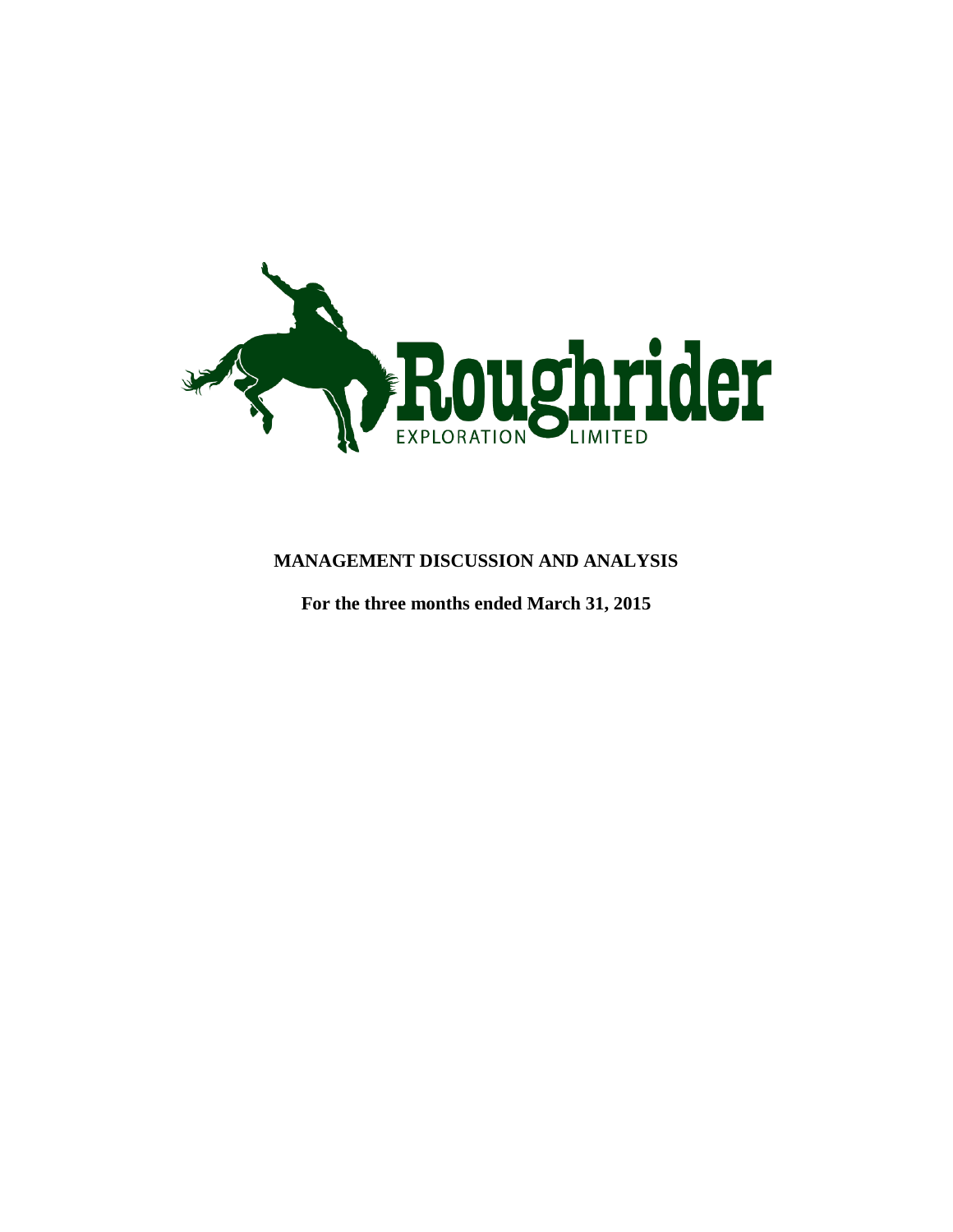Management Discussion & Analysis Three months ended March 31, 2015

### **INTRODUCTION**

Prepared on May 28, 2015 for the three months ended March 31, 2015 ("fiscal 2014"), this Management Discussion and Analysis ("MD&A") supplements, but does not form part of the unaudited condensed interim financial statements of Roughrider Exploration Limited ("Roughrider" or the "Company"). This MD&A should be read in conjunction with the accompanying unaudited condensed interim financial statements for the quarter ended March 31, 2015 and the audited annual financial statements for the year ended December 31, 2014 and the related notes, all of which have been prepared in accordance with International Financial Reporting Standards ("IFRS").

Additional information, including audited financial statements and more detail on specific items discussed in this MD&A can be found on the Company's page at [www.sedar.com.](http://www.sedar.com/)

Monetary amounts in the following discussion are in Canadian dollars.

This MD&A contains Forward Looking Information. Please read the Cautionary Statements on page 3, and the description of Risk Factors carefully.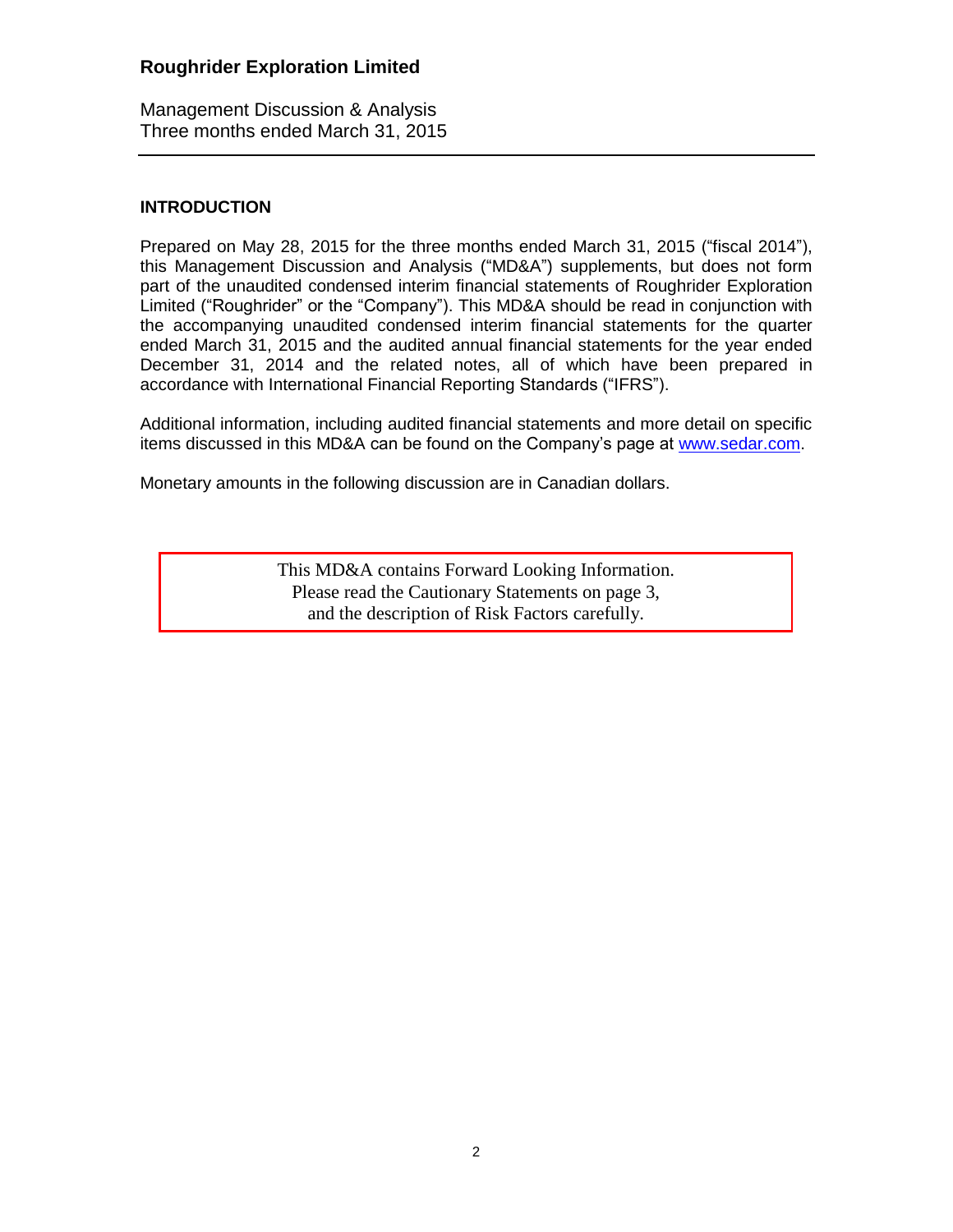Management Discussion & Analysis Three months ended March 31, 2015

#### **FORWARD-LOOKING INFORMATION**

This MD&A contains certain forward-looking information and forward looking statements as defined in applicable securities laws. All statements other than historical fact are forward looking statements.

The statements reflect the current beliefs of the Company, and are based on currently available information. Accordingly, these statements are subject to known and unknown risks, uncertainties and other factors which could cause the actual results, performance or achievements of the Company to be materially different from any future results, performance or achievements expressed in or implied by the forward-looking statements. This forward-looking information, principally under the heading "Outlook," but also elsewhere in this document, includes estimates, forecasts, plans and statements as to the Company's current expectations concerning, among other things, continuance as a going concern, collection of receivables, requirements for additional capital, the availability of financing, and the potential held by projects in the Company's portfolio.

Forward-looking statements are based on a number of assumptions, including, but not limited to, assumptions regarding general business and economic conditions, interest rates, the global and local supply and demand for labour and other project inputs, changes in commodity prices in general, changes to legislation, conditions in financial markets (in particular, the continuing availability of financing), our ability to attract and retain skilled staff, and our ongoing relations with governments, our employees and business partners. The foregoing list of assumptions is not exhaustive. Events or circumstances could cause actual results to vary materially from expectations.

Factors that may cause actual results to vary include, but are not limited to: actual experience in collecting receivables, changes in interest and currency exchange rates, acts or omissions of governments, including those who consider themselves self-governing, delays in the receipt of government approvals or permits to begin work, inaccurate geological and engineering assumptions, unanticipated future operational difficulties (including cost escalation, unavailability of materials and equipment, industrial disturbances or other job action, epidemic, pandemic or other disease outbreaks, and unanticipated events related to health, safety and environmental matters), political risk (including the risk that the rights to mine a project may be rescinded by the government or otherwise lost), actual exploration results, social unrest, failure of counterparties to perform their contractual obligations, changes in general economic conditions or conditions in the financial markets and other risk factors as detailed from time to time in the Company's reports and public filings with the Canadian securities administrators, filed on SEDAR. The Company does not assume the obligation to revise or update forward-looking information after the date of this document nor to make revisions to reflect the occurrence of future unanticipated events, except as may be required under applicable securities laws.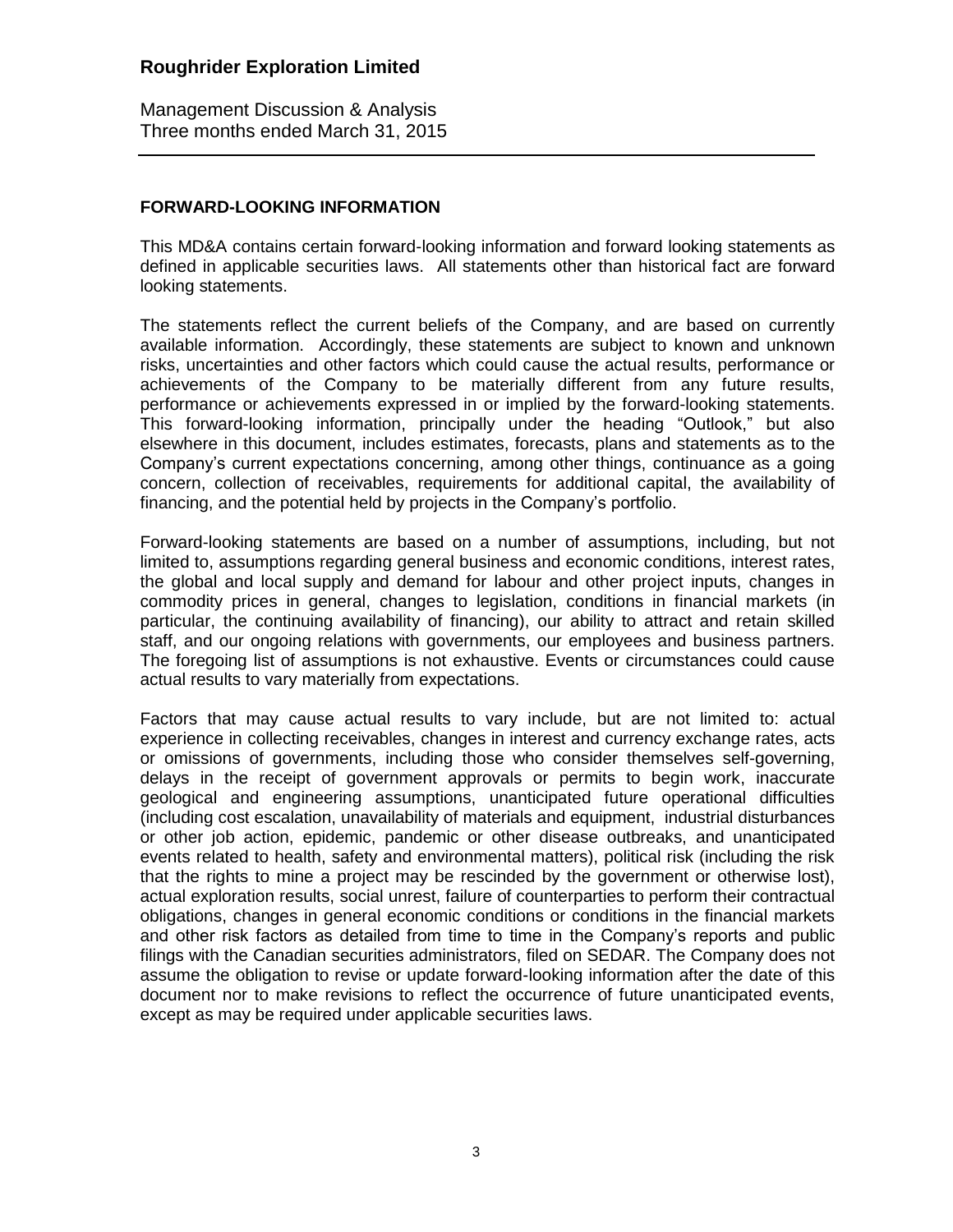Management Discussion & Analysis Three months ended March 31, 2015

## **BUSINESS OF THE COMPANY**

The principal business of the Company is uranium mineral exploration in the Athabasca Basin region of northern Saskatchewan. The main focus of its work is the exploration of the 200,677 hectare Genesis uranium project located northeast of the Athabasca Basin, within the Wollaston-Mudjatk Transition Zone ("WMTZ"). All of Saskatchewan's operating uranium mines occur along the WMTZ where it extends to the southwest under the boundaries of the basin. Previous to July 16, 2014, the principal business of the Company was the identification and evaluation of assets or businesses with a view to completing a Qualifying Transaction as defined by TSX Venture Exchange (the "Exchange") Policy 2.4. The Qualifying Transaction closed on July 16, 2014.

The Company is a reporting issuer in British Columbia, Alberta, and Ontario, and trades on the Exchange under the symbol REL.

#### Genesis Property

At March 31, 2015, the Genesis property was comprised of 53 mineral claims, totalling 200,677 hectares (495,883 acres), located northeast of Saskatchewan's Athabasca Basin, and within the prospective Wollaston-Mudjatk Transition Zone that hosts all of Canada's operating uranium mines within the boundaries of the basin. The Genesis claims begin 25 km to the Northeast of Eagle Point uranium mine operated by Cameco Corporation, and the claims extend 90 kilometres to the Northeast along this prospective geological and structural domain, to the Manitoba border.

Until recently, explorers focused on targeting uranium mineralization within the current boundaries of the Athabasca Basin, even though many of the high-grade resources are located within basement rocks lying beneath the basin. Recent discoveries, such as Fission Uranium Corp.'s Patterson Lake South (the RRR deposit), which are hosted by basement rocks but are clearly outside current basin boundaries, have renewed interest in exploration of areas outside of the basin, having known uranium showings and favorable structural settings within basement host rocks.

The Genesis Property covers regional host rocks known to host uranium mineralization. The project area has previously been explored by Dennison Mines Limited, Roughrider Uranium Corp., Triex Minerals Corporation, CanAlaska Uranium Ltd., and the geological surveys of Saskatchewan and Canada. Past exploration included lake sediment and soil geochemical surveys, airborne geophysical surveys, ground radiometric surveys, geological mapping and prospecting. A compilation by Kivalliq management of this historic work, which outlined 30 uranium showings and several known uranium-bearing boulder trains, helped to outline eight target areas that display multi-variant anomalism including combinations of geophysical conductors and/or existing lake sediment, boulder or outcrop uranium or indicator element geochemical anomalies.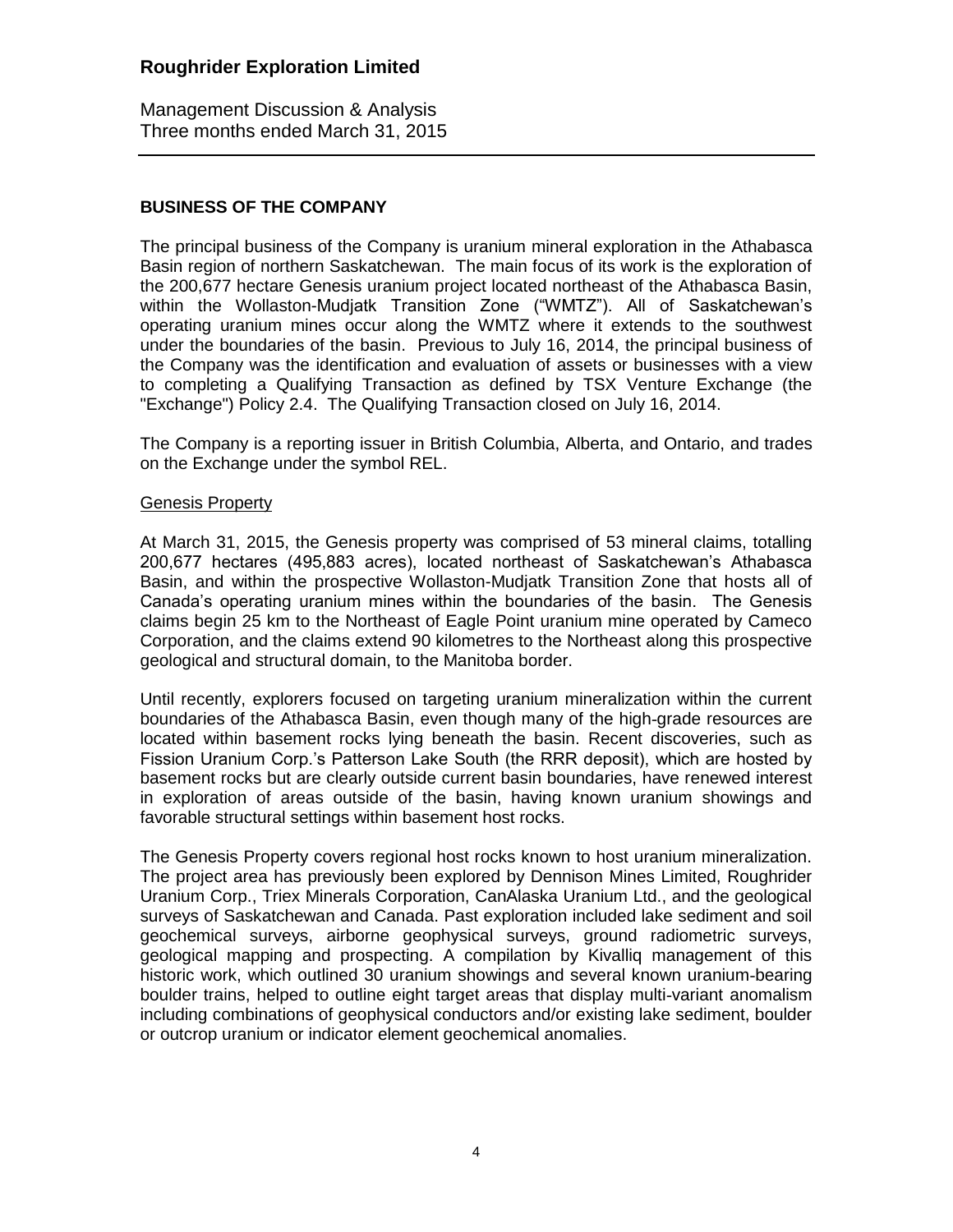Management Discussion & Analysis Three months ended March 31, 2015

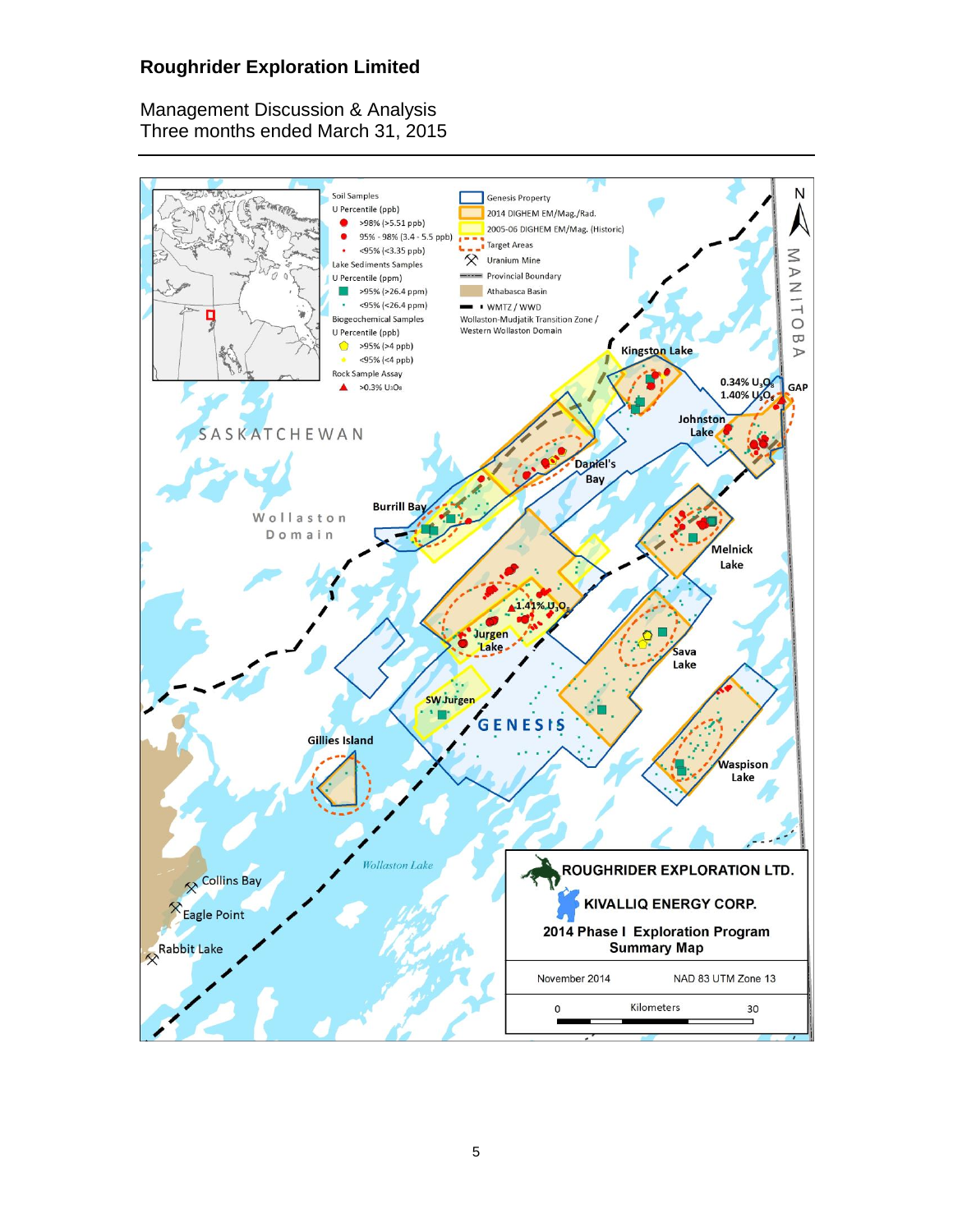Management Discussion & Analysis Three months ended March 31, 2015

With its partner Kivalliq, Roughrider developed a multi-approach, first phase exploration program designed to identify high priority targets for a future drill program, and also to suggest a number of secondary targets for further follow-up exploration. The eight target areas selected were explored with airborne electromagnetic ("EM"), magnetic and radiometric geophysics and lake sediment geochemical sampling, and various combinations of grid-controlled soil geochemical sampling and orientation biogeochemical sampling, mapping and prospecting. Exploration fieldwork for the 2014 Phase 1 program started on July 18<sup>th</sup> and was completed September 10, 2014.

Preliminary results from the 5,984 line-kilometres of airborne geophysics helped to refine targets during the field work. The 2014 Phase I field work program was successful in isolating six priority areas based on repeated and expanded geochemical anomalies, and favourable geology in association with discrete geophysical signatures. The six priority areas include the following:

- Jurgen 1 and Jurgen 2 are located roughly 5 kilometres apart along an east trending corridor of linear EM conductors and are highlighted by multi-element soil anomalies with confirmed uranium in till and favourable geology; also boulder sample 15401 found roughly 4 kilometres east along the same conductor corridor from Jurgen 2 assayed 1.41%  $U_3O_8$ ;
- Johnston Lake/GAP is an area of favourable geology and geophysics interpreted complex structure highlighted by historic and newly mapped uraniferous boulders  $(1.40\%$  and 0.36%  $U_3O_8$ ; samples 15355 and 15352 respectively), and new and historic soil and lake sediment anomalies;
- Kingston Lake is highlighted by coincident soil and abundant new and historic lake sediment anomalies associated with favourable geology and EM and a magnetic geophysics interpreted complex dome structure;
- Sava Lake is highlighted by biogeochemical anomalies and new and historic lake sediment samples extending along a 1.4 kilometre section of a strong EM conductor; and,
- Daniel's Bay (Burrill Bay area) hosts coincident soil and biogeochemical anomalies in an area of EM and magnetic geophysics interpreted complex geology and structure.

In addition, during 2014 the Company added 1,941 hectares to the Genesis property through a combination of purchase, property exchange and staking in both Saskatchewan and Manitoba. These seven claims are all in the Johnston Lake/GAP priority area and are contiguous with existing Genesis property claims. The GAP 1, 2 and 3 claims, located just onto the Manitoba side of the border, and claims MC2077 and MC2078 were acquired by staking. Claim MC1246 was purchased from an arm's length party for 100,000 shares of the Company. The six claims overlie portions of a significant EM conductor that extends southwest from Manitoba where SMDC intersected 0.1%  $U_3O_8$  over 0.2 metres in hole JM-01 in 1981. The area is highlighted by a radioactive boulder train extending over five kilometres southwest into the Genesis Property and numerous anomalous regional lake sediment samples, including 195 ppm U (sample GSC-773748).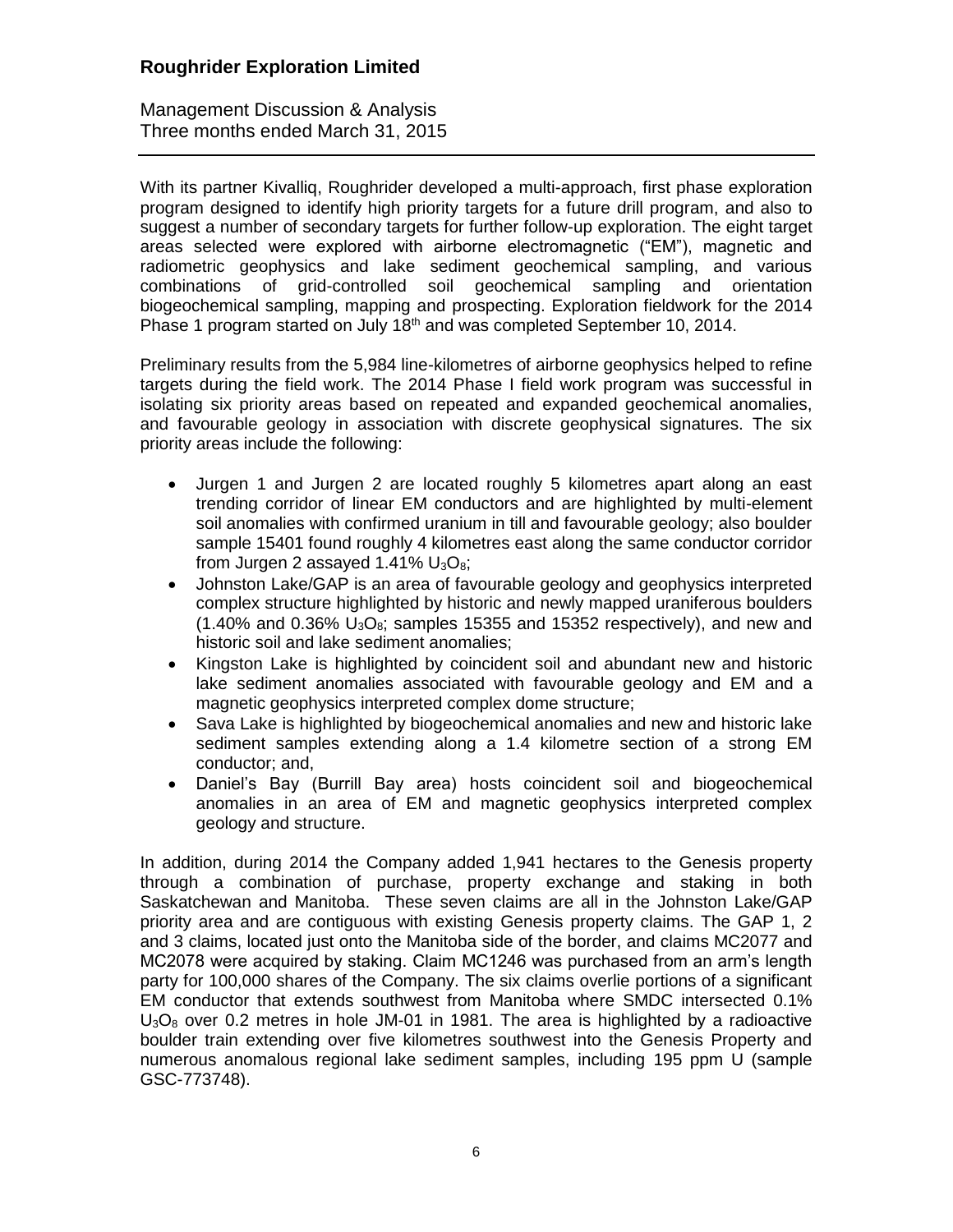Management Discussion & Analysis Three months ended March 31, 2015

A legacy claim of only 35 ha, S-111916 was acquired through an asset trade. Roughrider fully released its 100% interest in its Lasky Lake claim (MC2020) in exchange for a 100% unencumbered interest in claim S-111916. S-111916 overlies the historic Charcoal 6 anomaly, which has produced numerous bedrock samples with highs up to 208 ppm U, 4240 ppm Th, 30,136 ppm LREE, 853 ppm HREE, and 447 ppm Mo (sample RD058).

With the addition of these claims, the Genesis property now comprises a total of 200,677 hectares (495,883 acres).

### Other Roughrider Properties

Seven other properties were staked by Roughrider during the year ended December 31, 2014. These claims are not part of the Genesis property and are 100% owned by Roughrider. The properties were selected based on a variety of parameters, including proximity to known mineralization, historic occurrences, favourable geology, lake sediment geochemistry and geophysics.

- Mozzie Lake property is comprised of two claims totalling 4,098 ha roughly 25 km north of the Athabasca Basin contact in the Black Lake area. The Mozzie Lake uranium prospect occurs within the Mudjatik Domain and has been demonstrated to include intersections of up to 38.1 metres apparent width of 0.08%  $U_3O_8$  (1968) core hole DDH68-20A-02) Mozzie Lake was the subject of a very focused 19 hole diamond drill program in 1967-68.
- The Fire Eye Lake property consists of a single claim of 2,662 hectares located 65 kilometres southwest of the Genesis property along the south margins of the Wollaston Domain, and produced historic grab sample results of 0.34%, 0.27%, 0.08% and 0.03%  $U_3O_8$ .
- Knoke Lake property is comprised of two claims totaling 1,239 hectares located roughly 3 kilometres west of the Genesis Property and the Burrill Bay target area.
- The Neely-Elke property, overlying uranium occurrences of the same names, is comprised of a single 316 ha claim located less than 16 kilometres northeast of the Cinch Lake, Leonard ad Cayzor uranium mines.
- The Walker Creek (three claims; 2,298 ha), and Laverdiere Creek (one claim, 376 ha) properties are located along the Wollaston-Mudjatik structural corridor 70 kilometres southwest and 20 kilometres west, respectively of the Key Lake mine site and the Athabasca Basin boundary.
- The Douglas River property consists of seven claims totaling 4,865 hectares located 14 km west of the Cluff Lake uranium mine area along the western perimeter of the Carswell Structure within the Athabasca Basin.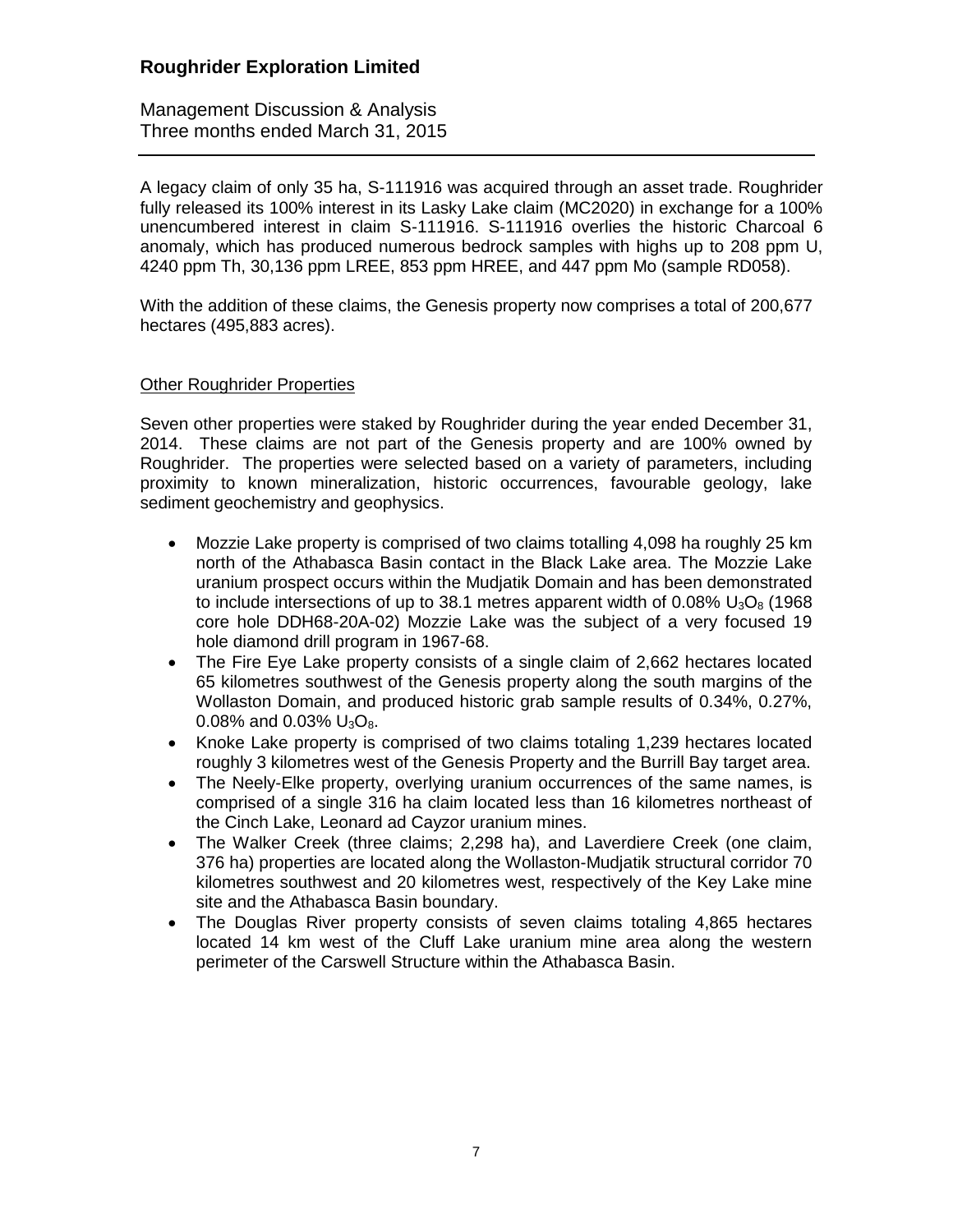Management Discussion & Analysis Three months ended March 31, 2015

### **HIGHLIGHTS FOR THE THREE MONTHS ENDED MARCH 31, 2015**

### **Financial Highlights**

Roughrider completed the first quarter of 2015 spending \$152,663 on exploration, while restricting other net expenses to \$69,943.

### **Operational Highlights**

On March 30, 2015, Roughrider announced the completion of its winter drill targeting field program on the Jurgen 1 and Jurgen 2 areas and the Sava Lake biogeochemical anomaly area. This program was designed to follow up positive results from the 2014 summer work program; in particular, preliminary enzyme leach soil results from grids established above prominent DIGHEM EM conductors at Jurgen 1 and Jurgen 2 and multi-element biogeochemical anomalies at Sava Lake.

During the 2015 winter program, 545 biogeochemical samples were collected and 69.2 line kilometres of ground magnetic and Very Low Frequency Electromagnetic (VLF) geophysical survey work were completed on the Jurgen 1 and Jurgen 2 grids to better define drill targets. A total of 49 additional grid-controlled biogeochemical samples were collected at Sava Lake. Results are currently being analysed.

## **OUTLOOK**

 $\overline{a}$ 

After successfully completing its Qualifying Transaction and concurrent \$2.75M financing on July 16, 2014, having conducted two exploration fieldwork programs, the Company completed the first quarter of 2015 with working capital<sup>1</sup> of \$1,035,210.

The current objectives of the Company are to continue exploring the Genesis uranium project with a view to fully earning the 85% interest under the option agreement; however any drill program planned would be subject to raising additional capital.

The Company's ability to continue as a going concern is dependent upon a number of factors – principally on the Company's ability to create positive cash flow in the short term either by obtaining the necessary financing to undertake additional exploration and development of its mineral property interests, by creating one or more additional joint venture agreements with partners in order to achieve the foregoing, or by selling one or more mineral property interests. The Company currently has sufficient working capital to meet its minimum contractual obligations to December 31, 2015 and beyond, however additional capital will be needed to continue with the Phase II exploration of the Genesis property in 2015.

<sup>&</sup>lt;sup>1</sup> Working capital, a non-GAAP-measure is defined as current assets net of current liabilities.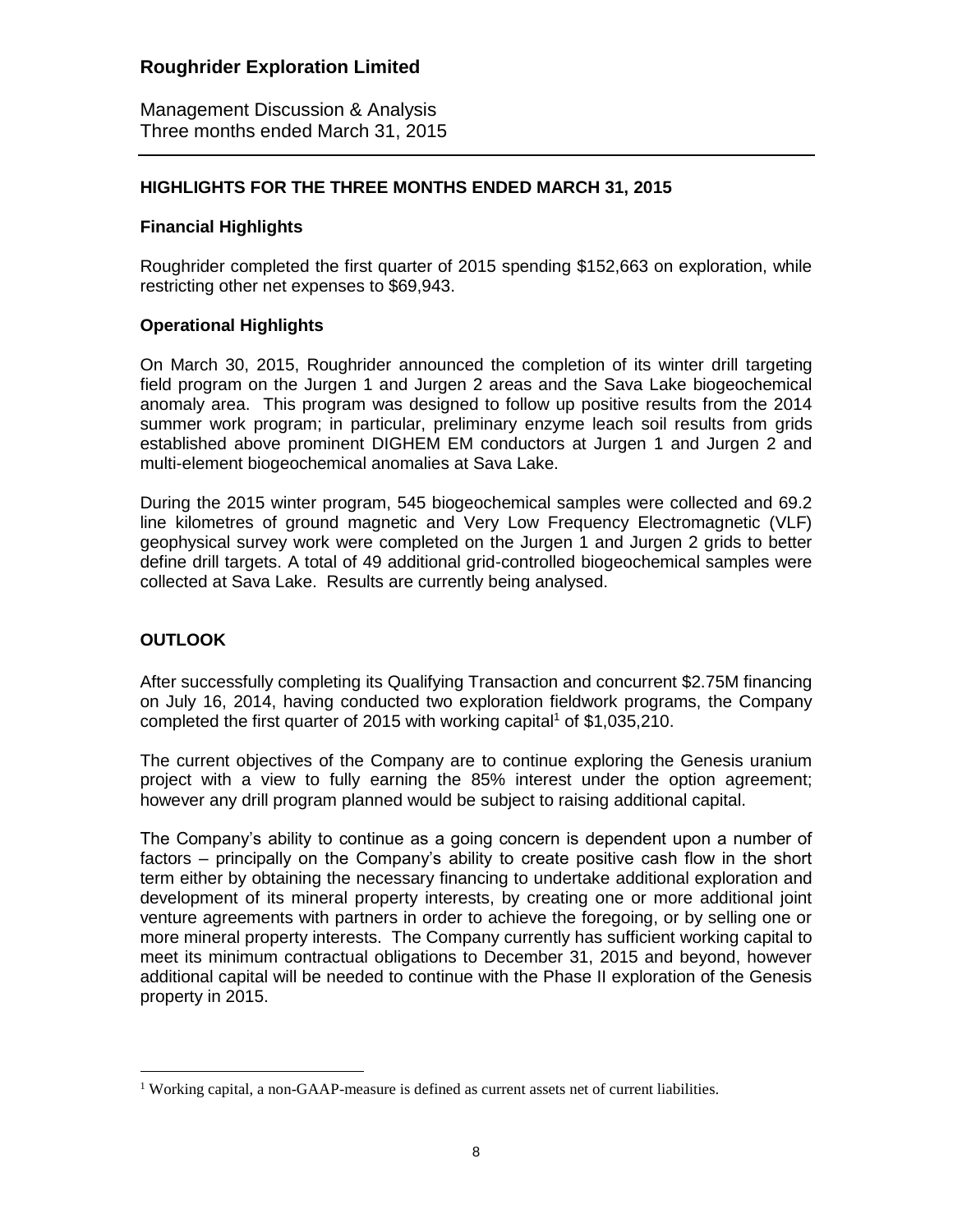Management Discussion & Analysis Three months ended March 31, 2015

#### **DISCUSSION OF OPERATIONS AND FINANCIAL CONDITION**

#### *Results of Operations*

During the quarter ended March 31, 2015, the Company completed its winter drill targeting field program at the Genesis project in northeastern Saskatchewan. Any drill program would be subject to raising additional capital.

The Company had no source of revenue.

#### *Summary of Quarterly Results*

|                    |          |                             | <b>Basic and Diluted</b> |
|--------------------|----------|-----------------------------|--------------------------|
|                    |          | <b>Loss from Operations</b> | Loss per Share from      |
|                    |          | and Net Loss                | Operations and           |
| Period             | Revenues |                             | Net Loss per Share       |
| March 31, 2015     | Nil      | \$ (222,606)                | \$ (0.01)                |
| December 31, 2014  | Nil      | (435, 643)                  | (0.05)                   |
| September 30, 2014 | Nil      | (1,570,727)                 | (0.11)                   |
| June 30, 2014      | Nil      | (14, 447)                   | (0.01)                   |
| March 31, 2014     | Nil      | (5,642)                     | (0.00)                   |
| December 31, 2013  | Nil      | (7,308)                     | (0.01)                   |
| September 30, 2013 | Nil      | (7, 576)                    | (0.00)                   |
| June 30, 2013      | Nil      | \$(7,104)                   | \$ (0.00)                |

The variation in the Company's quarterly net loss over the past eight quarters is largely due to the increase in activity beginning on July 16<sup>th</sup>, 2014 as a result of the Company completing its Qualifying Transaction. In addition, costs increased to support the initial field-exploration program from July to September 2014, as well as the more focused field-exploration program in March 2015, and the assays and analysis costs which tend to follow the completion of an exploration program.

#### *Three months ended March 31, 2015*

The loss for the quarter ended March 31, 2015 ("Q1-15") reflects the cost of the company's winter 2015 exploration program, with quarterly expenditures decreasing from \$435,643 for the quarter ended December 31, 2014 (Q4-14), to \$222,606 in Q1-15. This decrease is largely due to the \$135,000 decrease in exploration expenditures, as a result of lower costs for assays and personnel time. Conversely costs increased from \$5,642 in Q1-14 to \$222,606 in Q1-15. The Q1-15 loss is substantially higher than in Q1-14 as a result of the Company completing its Qualifying transaction in 2015 resulting in increased activity levels, including hiring staff and conducting the winter drill targeting field exploration program.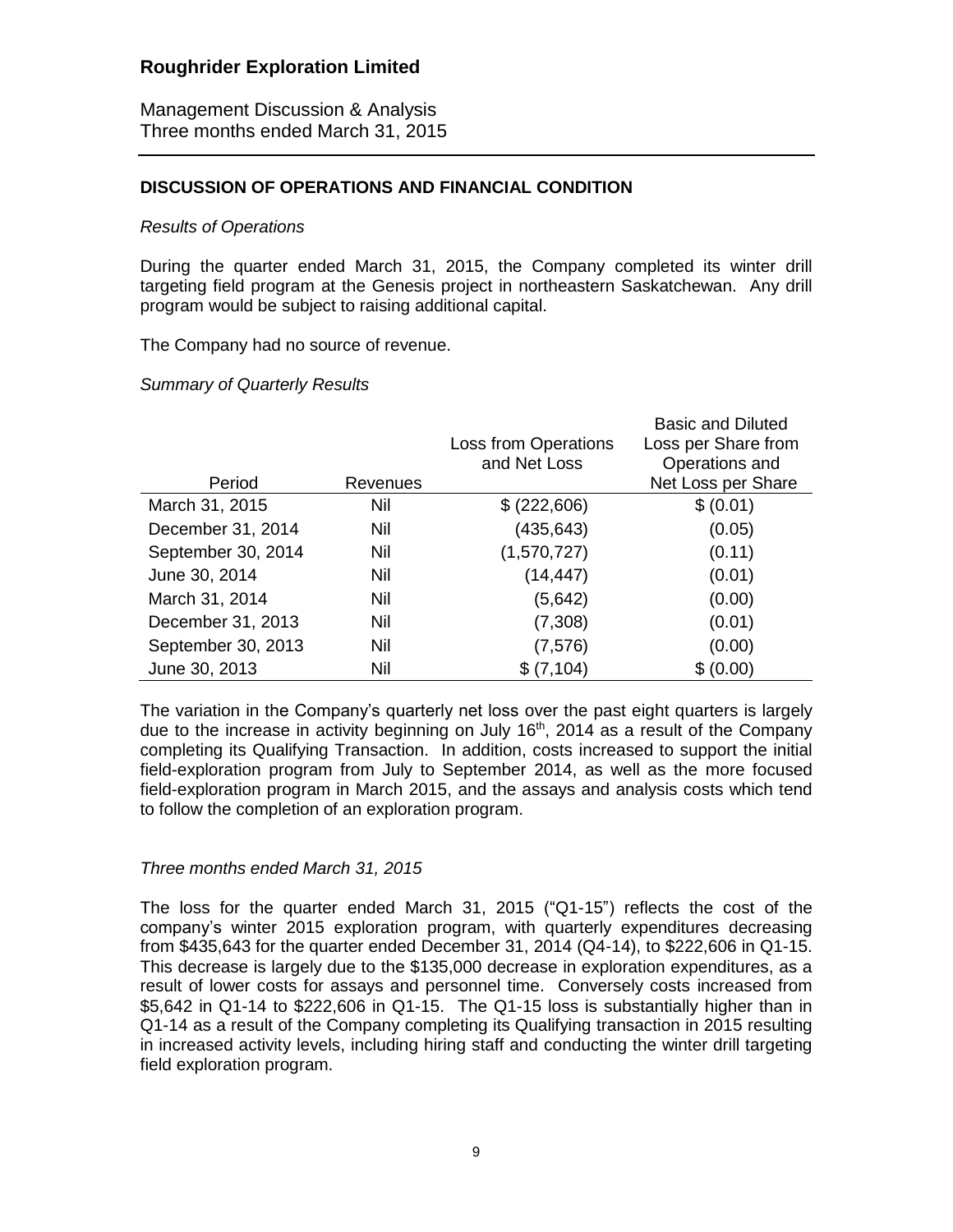Management Discussion & Analysis Three months ended March 31, 2015

Exploration expenses are \$135,000 lower in Q1-15 than in Q4-14 as there were no assay costs realized in Q1-15 and personnel time costs were substantially lower for the fieldwork portion of the smaller winter drill targeting field exploration program than for the analysis phase of the summer 2014 exploration program.

Salaries and personnel costs in Q1-15 are \$24,000 lower than in Q4-14 due in part to reduced use of consultants, and are \$59,000 higher than in Q1-14 as a CEO, CFO and VP Exploration were hired during the intervening quarters.

Professional fees are \$19,000 lower in Q1-15 than in Q4-14 as a result of minimizing the use of external professionals to reduce cash outflows.

Marketing costs are \$13,000 lower in Q1-15 than in Q4-14 as a result of pursuing a strategy of reducing marketing expenditures in the current quarter.

Filing fees are \$13,000 lower in Q1-15 than in Q4-14 as a result of lower filing-fee generating activity in Q1-15.

As a Capital Pool Company during the three months ended December 31, 2014, activity levels and costs were both extremely low.

#### *Capital purchases*

The Company expended \$620,382 in exploration property acquisition costs in fiscal 2014, with no similar expenditures in Q1-15. Cash and share payments due as part of the Genesis option agreement represent the largest components of these acquisition costs.

There have been no purchases of property, plant or equipment to date.

#### *Liquidity, Capital Resources and Cash Flow Analysis*

The Company's primary source of funding has been from the issuance of common shares. Management is concerned about the Company's ability to raise additional funds amid the low uranium price, and the prevailing investment climate of risk aversion, particularly toward mining projects.

Concurrent with the completion of the Qualifying Transaction, the Company completed a financing, raising gross proceeds of \$2,756,260. This substantially improved Roughrider's capital resources. The Company currently has sufficient working capital to meet its minimum contractual obligations to December 31, 2015 and beyond, however additional capital will be needed to continue with the Phase II exploration of the Genesis property in 2015.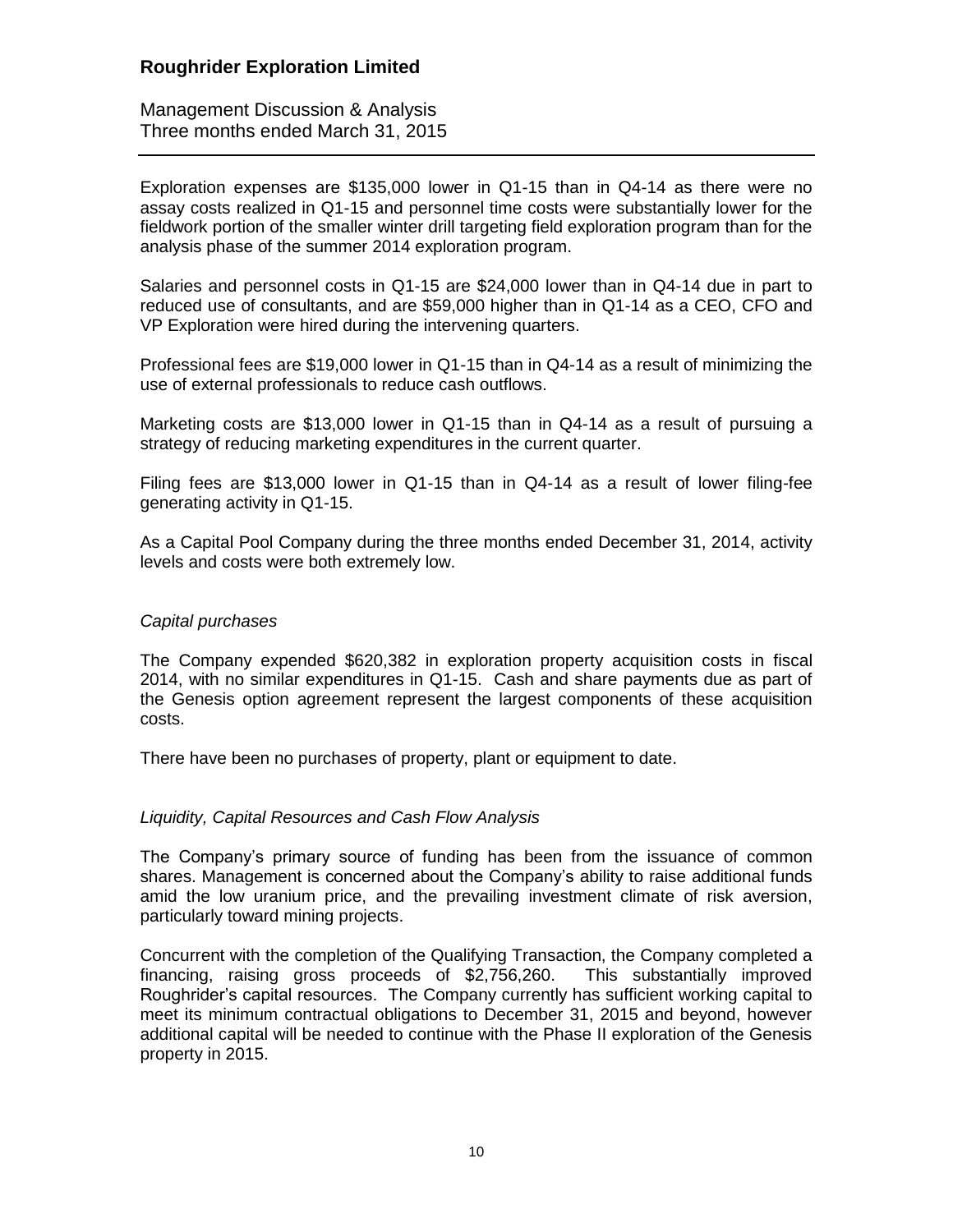Management Discussion & Analysis Three months ended March 31, 2015

#### *Financial Instruments*

The Company's financial instruments consist of cash and cash equivalents, receivables, and accounts payable and accrued liabilities. It is management's opinion that the Company is not exposed to significant interest, currency or credit risk arising from the financial instruments. Credit risk is managed for cash by having a major Canadian bank hold the funds in a chequing account. Credit risk is managed for significant receivables by seeking prompt payment, monitoring the age of receivables, and making follow up inquiries when receivables are not paid in a timely manner. Currency risk is negligible as all funds and payables are denominated in Canadian dollars. The Company does not engage in any hedging activities. Further discussion of these risks is available in the audited financial statements for the year ended December 31, 2014.

#### **ADDITIONAL DISCLOSURE FOR VENTURE ISSUERS WITHOUT SIGNIFICANT REVENUE**

Significant components of general and administrative expenses are shown separately on the *Condensed Interim Statements of Loss and Comprehensive Loss,* also part of the unaudited condensed interim financial statements for the three months ended March 31, 2015.

# **RISK FACTORS**

#### *Macroeconomic Risk*

Impairments and write-downs of major mining projects have led to a significant reduction in "risk appetite" with respect to funding investment into exploration companies. As a result, the ability for exploration companies to access capital through private placements has been significantly diminished. The long term result of lower risk appetite is that projects take longer to develop, or may not be developed at all.

#### *Political Policy Risk*

Despite the recent moderation in the gold price, the previously record-high gold prices encouraged numerous governments around the world to look at ways to secure additional benefits from the mining industry across all commodity types, an approach recognized as "Resource Nationalism." Mechanisms used or proposed by governments have included increases to royalty rates, corporate tax rates, implementation of "windfall" or "super taxes," and carried or free-carried interests to the benefit of the state. Extreme cases in Venezuela and Argentina have resulted in the nationalization of active mining interests. Such changes are viewed negatively in the investment community and can lead to share price erosion, and difficulty in accessing capital to advance projects.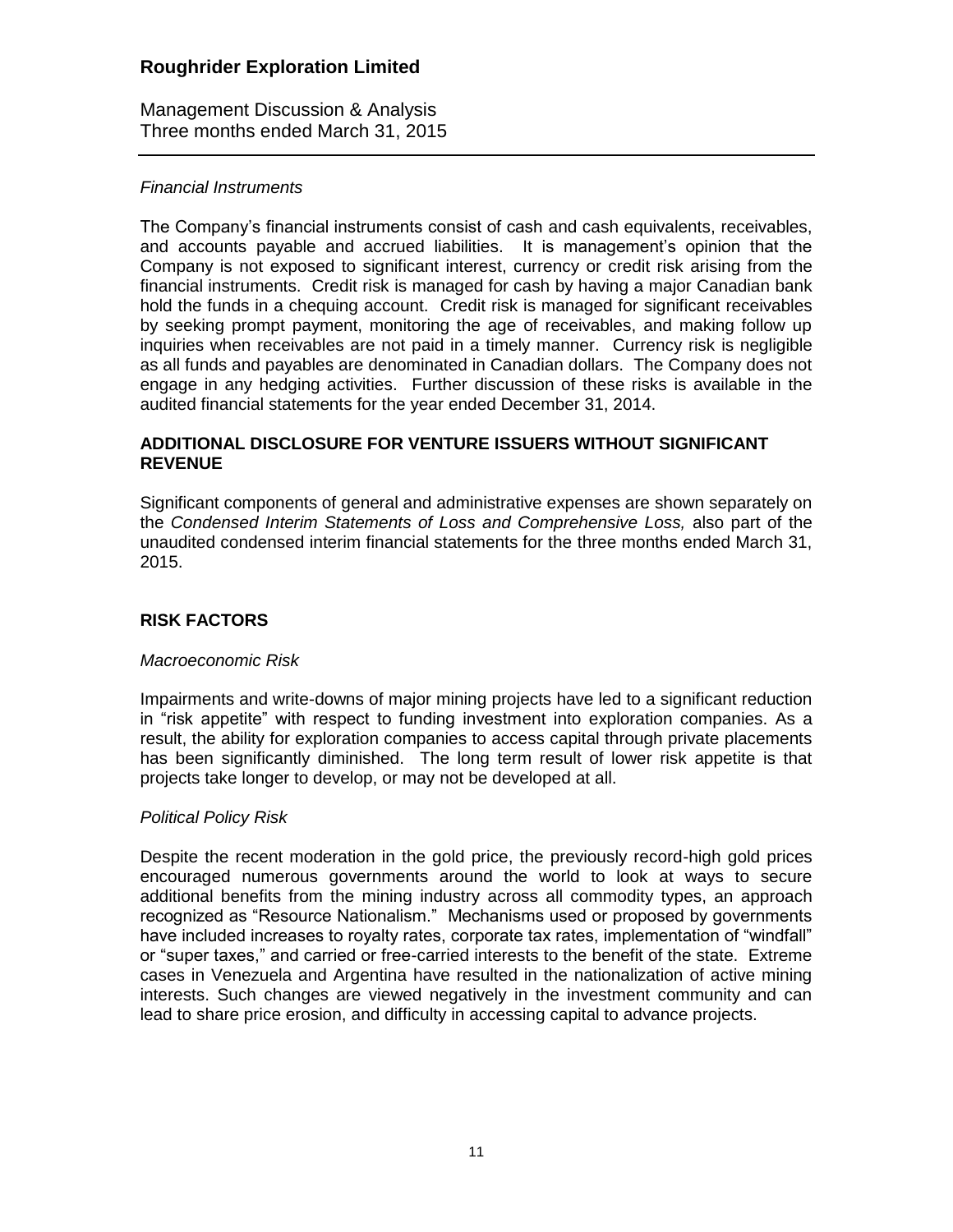Management Discussion & Analysis Three months ended March 31, 2015

### *Exploration Risk*

Mineral exploration and development involve a high degree of risk and few projects are ultimately developed into producing mines. There is no assurance that the Company's selected Qualifying Transaction will demonstrate exploration results sufficient to result in the definition of a body of commercial ore. Whether an ore body will be commercially viable depends on a number of factors including the particular attributes of the deposit such as size, grade and proximity to infrastructure, as well as mineral prices and government regulations, including environmental regulations.

#### *Financial Capability and Additional Financing*

The Company has limited financial resources, has no source of operating income and has no assurance that additional funding will be available to it. It is anticipated that further exploration and development of the projects will be financed in whole or in part by the issuance of additional securities by the Company. Although the Company has been successful in the recent past in financing its initial activities through the issuance of equity securities, there can be no assurance that it will be able to obtain sufficient financing in the future to execute its business plan, particularly with ongoing uncertainty in the global financial markets, and the prevailing investment climate of risk aversion particularly in the resource sector. A discussion of risk factors particular to financial instruments is presented in the audited financial statements for the year ended December 31, 2014.

The Company has not commenced commercial mining operations and has no assets other than cash and cash equivalents, modest receivables and a small amount of prepaid expenses. The Company has no history of earnings, and is not expected to generate earnings or pay dividends until the company's exploration project is sold or taken into production.

#### *Commodity Prices*

The mineral industry varies with the price of metals. The prices of uranium, gold and other commodities have fluctuated widely in recent years and are affected by factors beyond the control of the Company including, but not limited to, international economic and political trends, currency exchange fluctuations, economic inflation and expectations for the level of economic inflation in the consuming economies, interest rates, global and local economic health and trends, speculative activities and changes in the supply of commodities due to significant (often sovereign or national) purchases and divestitures, new mine developments, mine closures as well as advances in various production and use technologies of commodities. All of these factors will impact the viability of the Company's exploration projects in ways that are impossible to predict with certainty.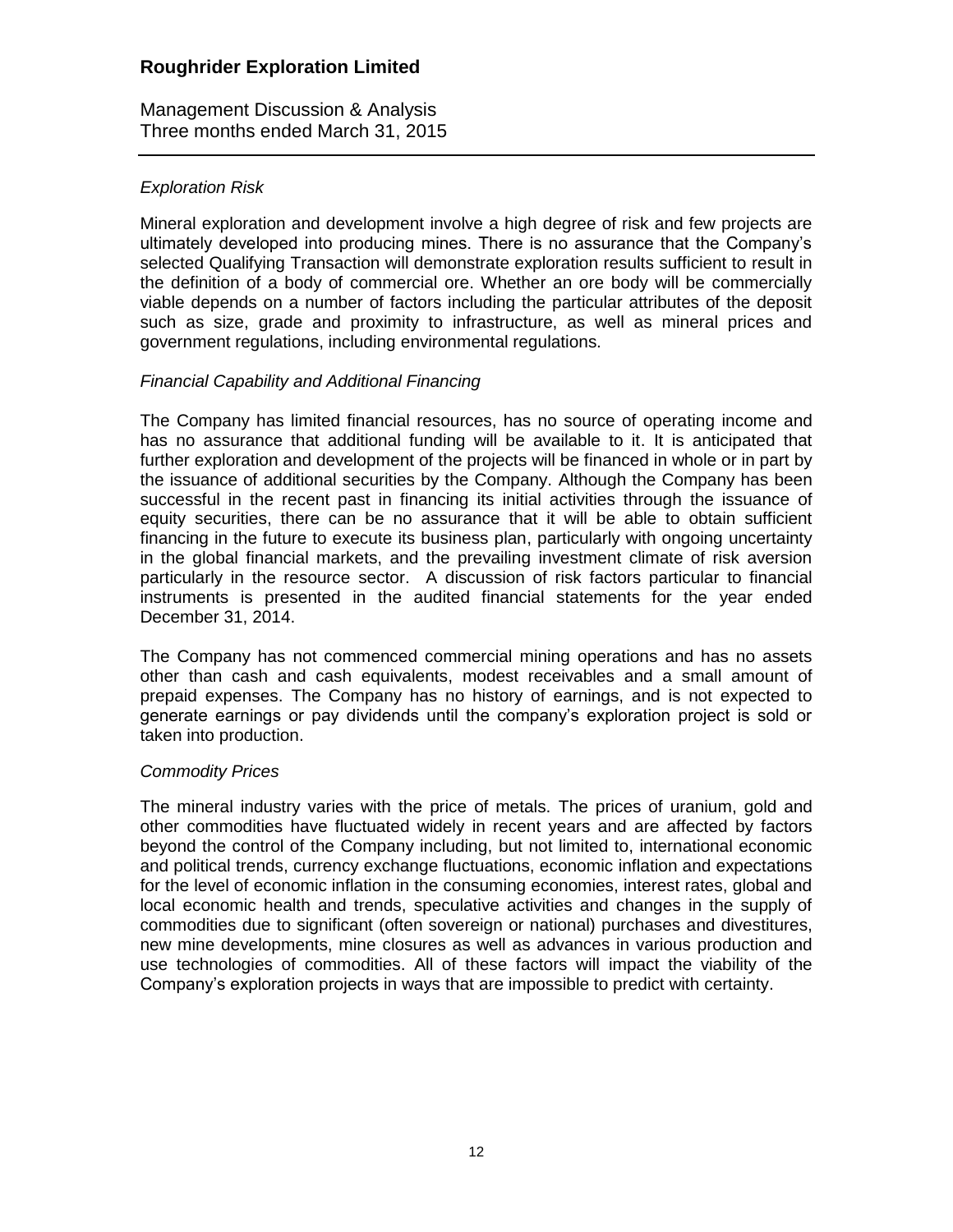Management Discussion & Analysis Three months ended March 31, 2015

#### *Uranium Market*

Since uranium is used both as a fuel for power generation and as a weapon, its price is subject to unique forces in addition to the typical supply / demand tension impacting all commodities. These unique forces include the level of strategic government stockpiling or disposition, the level of effort being expended to cap the number of nuclear-armed states in the world, the public perception of the relative safety of nuclear power generation, and related government and international regulation. While these unique forces appear to have acted together in recent years to suppress the spot price of uranium, this risk may become an opportunity if those forces subside and the spot price of uranium continues to rise.

#### *Environment*

Both the exploration and any production phases of the Company's future operations will be subject to environmental protection regulations in the jurisdictions in which it operates. Globally, environmental legislation is evolving towards stricter standards and enforcement, more stringent environmental impact assessments of new mining projects and increasing liability exposure for companies and their directors and officers. There is no assurance that future environmental regulations will not adversely affect the Company or its future operations.

#### *Financial Instrument Risk*

As a result of its use of financial instruments, the Company is subject to credit risk, interest rate risk, currency risk, liquidity risk and other price risk. These risks are considered to be small. These risks are discussed comprehensively in the audited financial statements for the year ended December 31, 2014.

#### *Liquidity of Common Shares*

There can be no assurance that an active and liquid market for the Company's common shares will develop or continue to exist, and an investor may find it difficult to resell its common shares. In addition, trading in the common shares of the Company may be halted at other times for other reasons, including for failure by the Company to submit documents to the Exchange in the time periods required.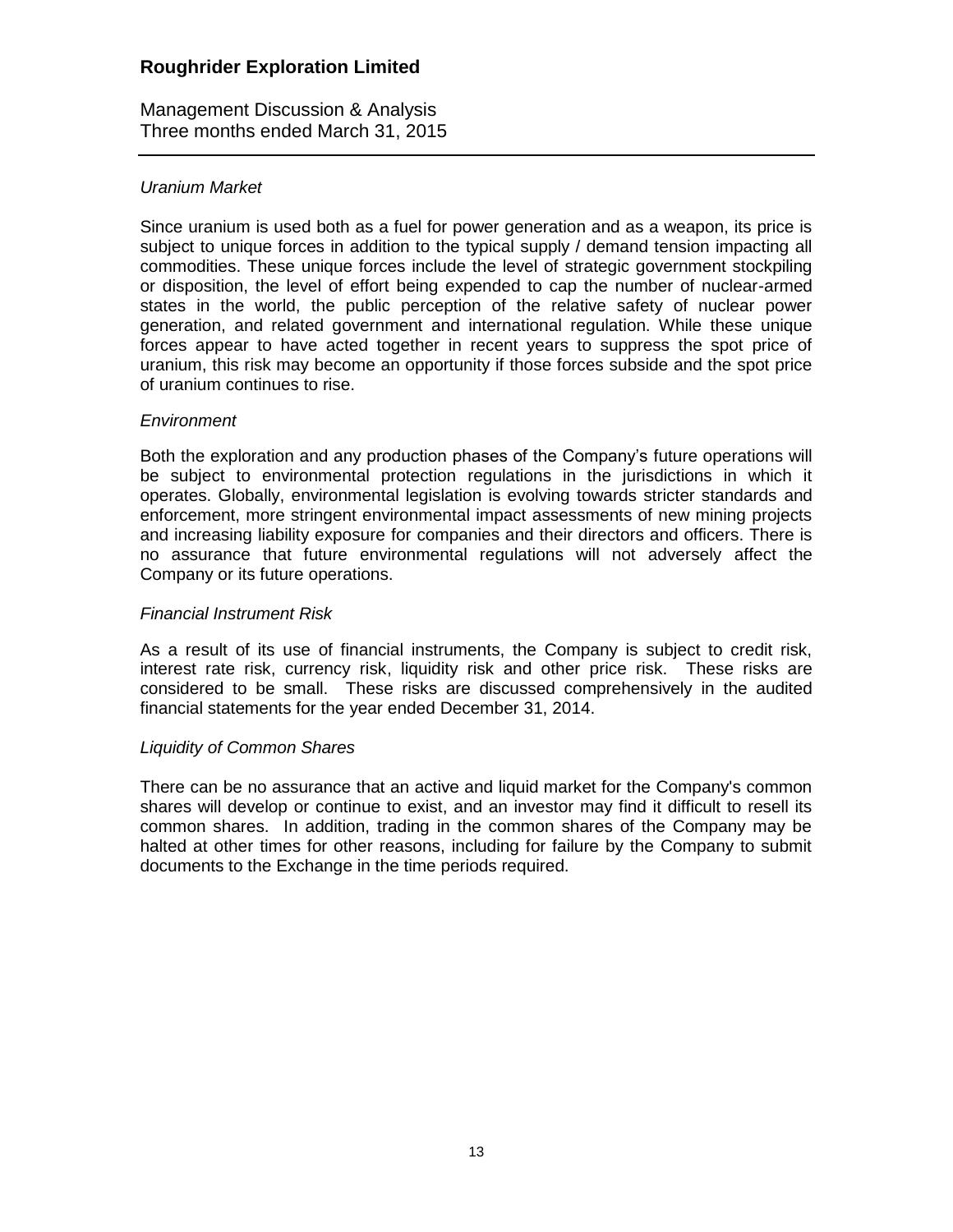Management Discussion & Analysis Three months ended March 31, 2015

#### **RECENT ACCOUNTING PRONOUNCEMENTS**

#### **Adoption of New Standards and Interpretations**

The following amended standards are relevant to the organization and were first adopted for the Company's year ended December 31, 2015, but had no material impact on the financial statements:

*IFRS 3, Business Combinations* amendment clarifies the scope exception for joint arrangements.

*IFRS 8, Operating Segments* amendment to require disclosure of judgements made by management in aggregating segments, and a reconciliation of segment assets to the entity's assets when segment assets are reported.

*IAS 24, Related Party Transactions* amendment to revise the definition of "related party" to include an entity that provides key management personnel services to the reporting entity or its parent, and to clarify the related disclosure requirements.

#### **Upcoming Changes in Accounting Standards**

The following changes to standards are effective as follows:

#### For the Company's year ended December 31, 2016:

*IAS 1, Presentation of Financial Statements* amendment to clarify guidance on materiality and aggregation, the presentation of subtotals, the structure of financial statements, and the disclosure of accounting policies. These amendments will be effective for the Company's year ended December 31, 2016.

#### For the Company's year ended December 31, 2018:

*IFRS 7, Financial Instruments: Disclosures* amendment requires additional disclosures on transition from IAS 39 and IFRS 9, and will be effective for the Company's year ended December 31, 2018.

*IFRS 9, Financial Instruments:* amendment introduces the new requirements for the classification, measurement and de-recognition of financial assets and financial liabilities. Specifically, *IFRS 9* requires all recognized financial assets that are within the scope of *IAS 39 Financial Instruments: Recognition and Measurement* to be subsequently measured at amortized cost or fair value.

The Company is in the process of assessing the impact of the changes to accounting standards above.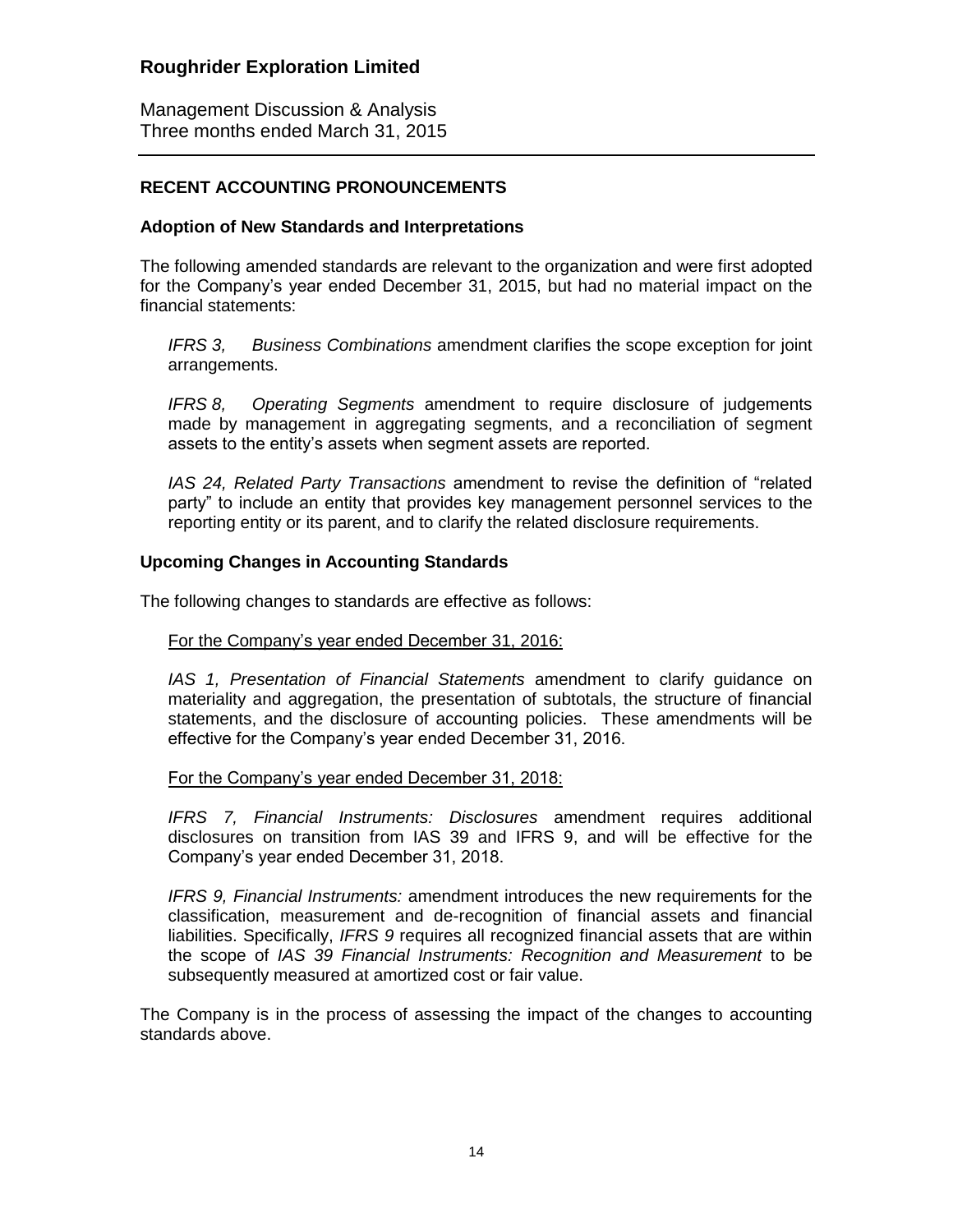Management Discussion & Analysis Three months ended March 31, 2015

#### **OFF-BALANCE SHEET ARRANGEMENTS**

The Company is not a party to any off-balance sheet arrangements that have, or are reasonably likely to have, a current or future material effect on the Company's financial condition, changes in financial condition, revenues, expenses, results of operations, liquidity, capital expenditures or capital resources.

### **TRANSACTIONS WITH RELATED PARTIES**

a) Legal services:

In the three months ended March 31, 2015, services valued at \$2,000 (Mar 31, 2014 - \$nil) were received from Anfield, Sujir, Kennedy, & Durno LLP, a law firm for which one of the directors of the Company is a partner.

b) Key management personnel:

Key management personnel are those persons that have the authority and responsibility for planning, directing and controlling the activities of the Company, directly or indirectly. Key management includes executive and non-executive members of the Company's Board of Directors, corporate officers and a vice president. Apart from legal services discussed in the paragraph above, key management personnel received no remuneration for their services up to the date of the qualifying transaction on July 18, 2014, which includes the quarter ended March 31, 2014. For the period from January 1, 2015 to March 31, 2015, officers and a vice president of the Company were compensated with cash compensation of \$67,000, included in salaries and in exploration expenses,  $(2014 - \text{nil})$  and were granted no stock options  $(2014 - \text{nil})$ . During the same three month periods in 2014 and 2015, non-executive members of the Company's Board of Directors received no cash compensation, and were not granted any options.

As at March 31, 2015, \$2,000 (2014 – \$nil) was owing to related parties, and has been included in accounts payable and accrued liabilities.